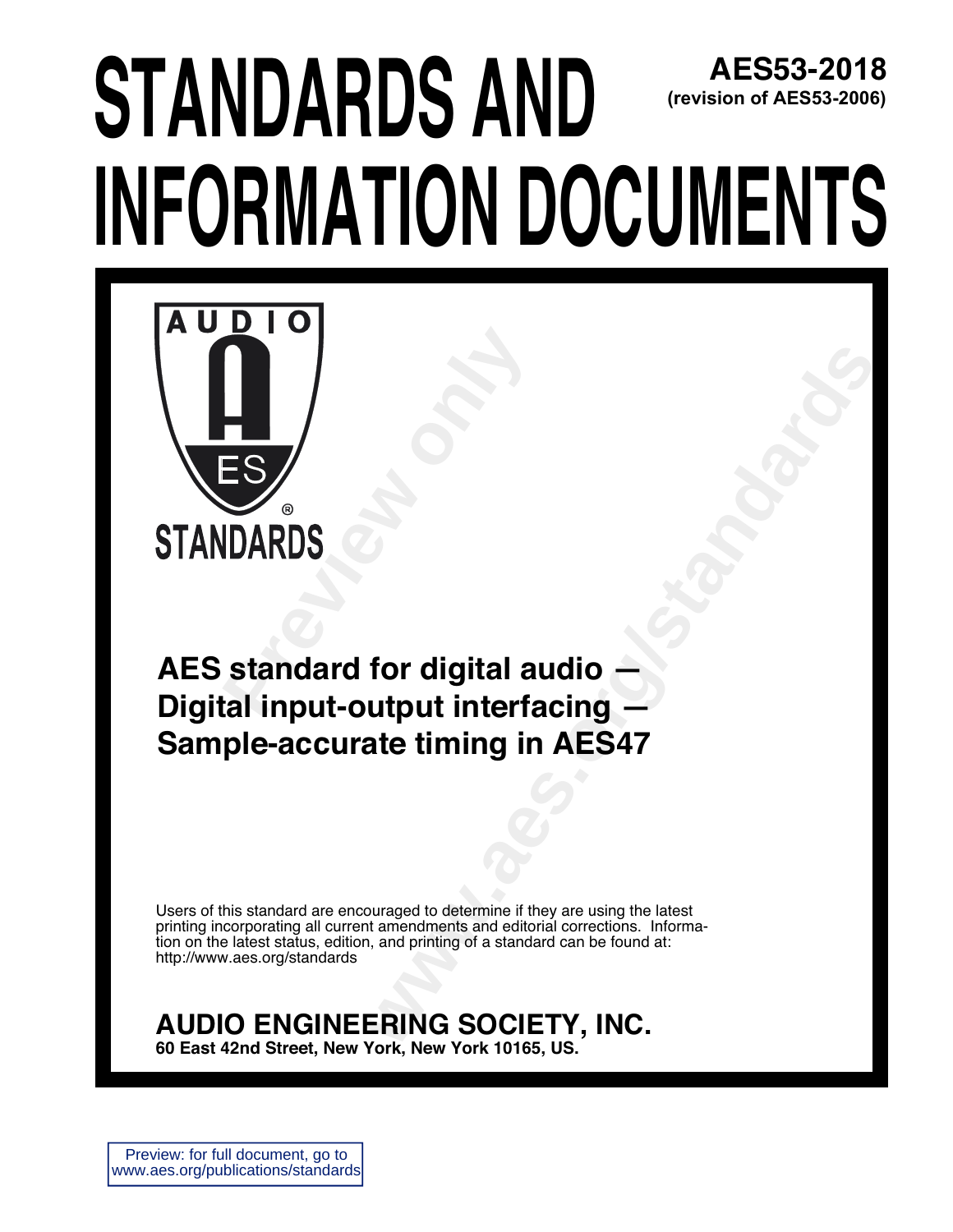

The AES Standards Committee is the organization responsible for the standards program of the Audio Engineering Society. It publishes technical standards, information documents and technical reports. Working groups and task groups with a fully international membership are engaged in writing standards covering fields that include topics of specific relevance to professional audio. Membership of any AES standards working group is open to all individuals who are materially and directly affected by the documents that may be issued under the scope of that working group.

Complete information, including working group scopes and project status is available at http://www.aes.org/standards. Enquiries may be addressed to standards@aes.org

The AES Standards Committee is supported in part by those listed below who, as Standards Sustainers, make significant financial contribution to its operation.

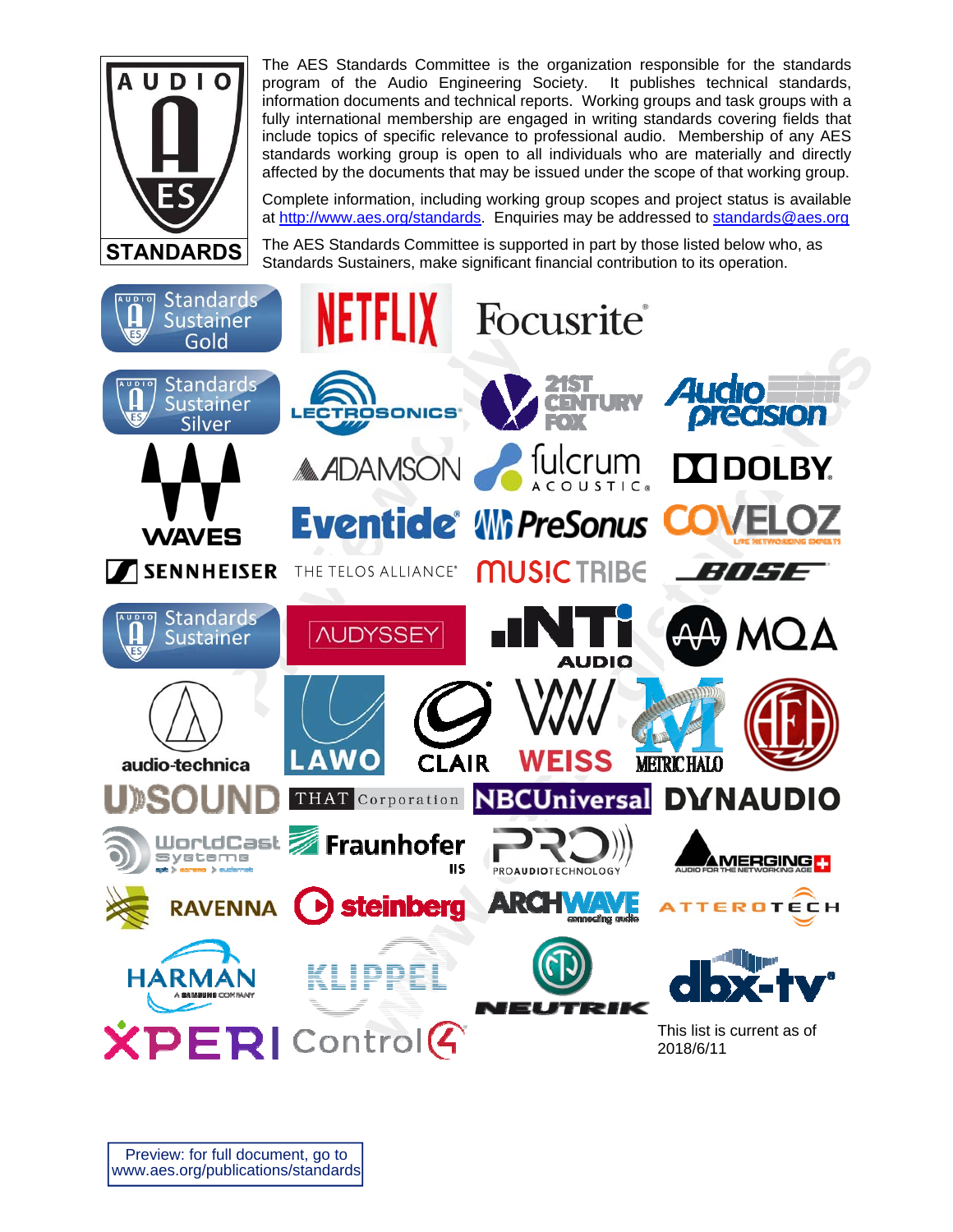## **AES standard for digital audio - Digital input-output interfacing - Sample-accurate timing in AES47**

Published by **Audio Engineering Society, Inc.**  Copyright © 2006, 2018 by the Audio Engineering Society

#### **Abstract**

**Property Society, Inc.**<br>
2006, 2018 by the Audio Engineering Society<br>
previews by the timing markers specified in A<br>
previews by the timing markers specified in A<br>
individual audio samples. AES47 specifies a form<br>
and the This document specifies how the timing markers specified in AES47 may be used to associate an absolute timestamp with individual audio samples. AES47 specifies a format for the transmission of digital audio over asynchronous transfer mode (ATM) networks. A recommendation is made to refer these timestamps to the SMPTE epoch which in turn provides a reference to UTC and GPS time.

**Hio Engineering Society**<br> **wing markers specified in AES47 may be used to associate an absolute<br>
belse. AES47 precifies a format for the transmission of digital audio over<br>
areference to UTC and GPS time.<br>
<b>areference to** An AES standard implies a consensus of those directly and materially affected by its scope and provisions and is intended as a guide to aid the manufacturer, the consumer, and the general public. The existence of an AES standard does not in any respect preclude anyone, whether or not he or she has approved the document, from manufacturing, marketing, purchasing, or using products, processes, or procedures not in agreement with the standard. Prior to approval, all parties were provided opportunities to comment or object to any provision. Attention is drawn to the possibility that some of the elements of this AES standard or information document may be the subject of patent rights. AES shall not be held responsible for identifying any or all such patents. Approval does not assume any liability to any patent owner, nor does it assume any obligation whatever to parties adopting the standards document. This document is subject to periodic review and users are cautioned to obtain the latest edition. Recipients of this document are invited to submit, with their comments, notification of any relevant patent rights of which they are aware and to provide supporting documentation.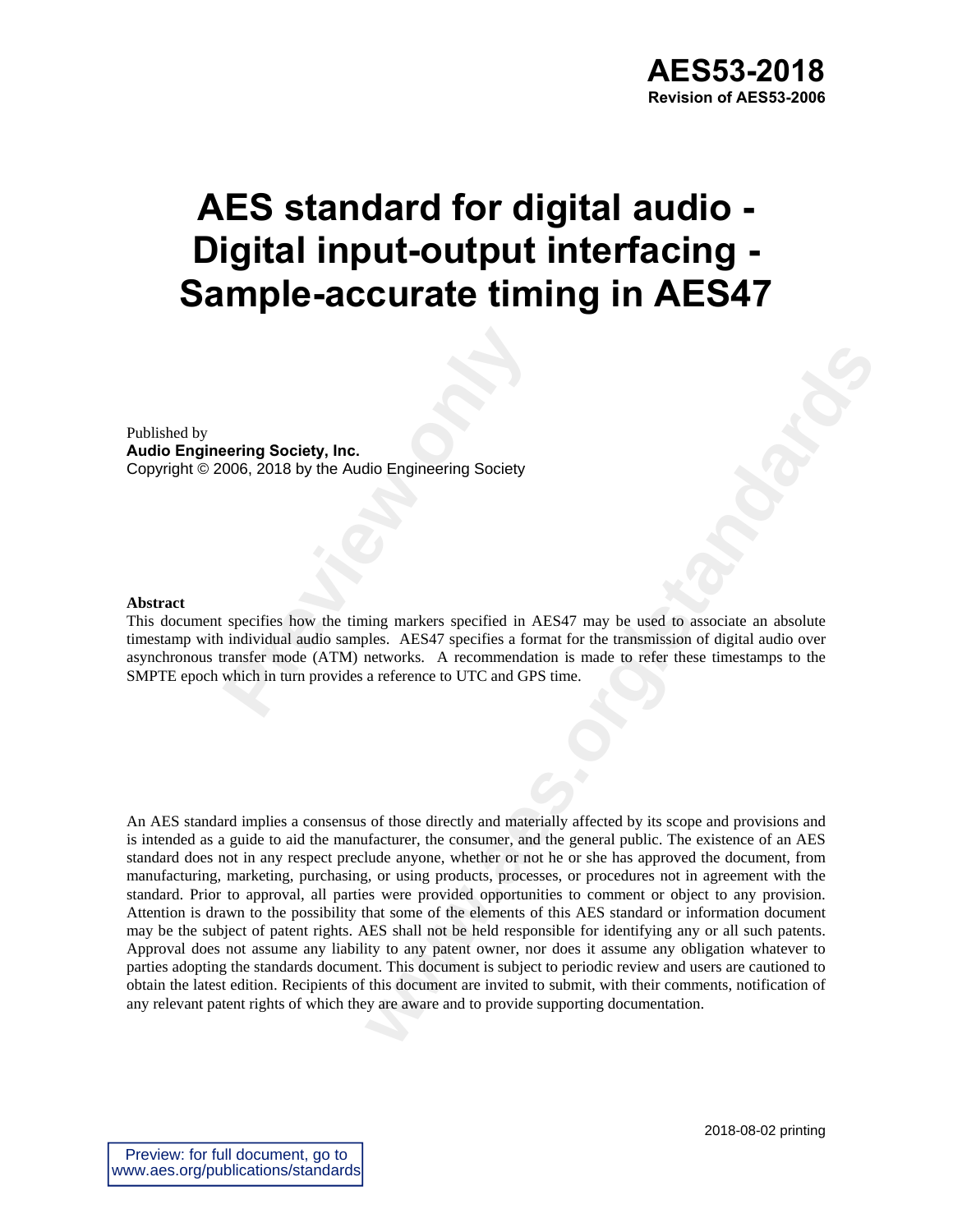### **Contents**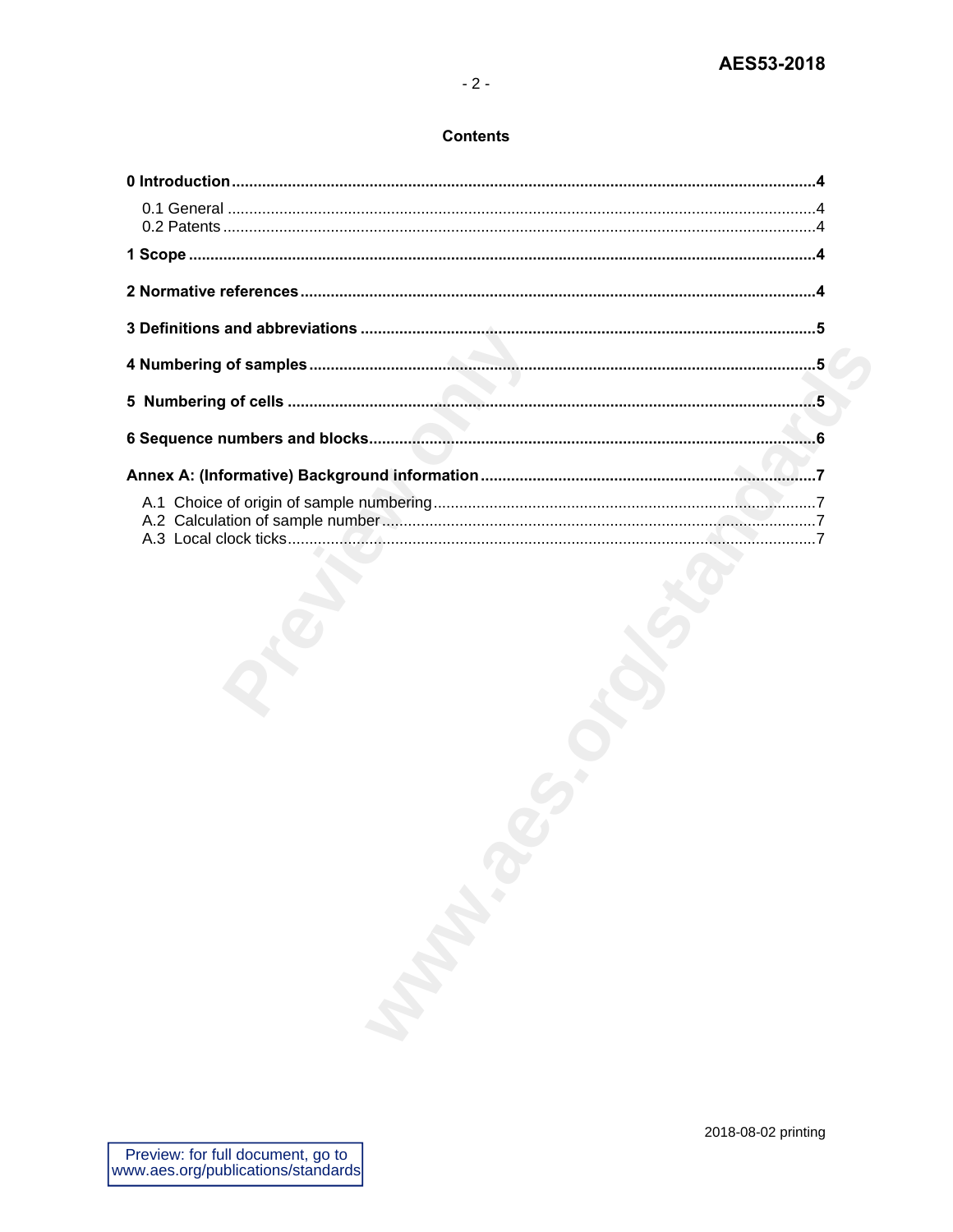#### **Foreword**

This foreword is not part of AES53-2006 *AES standard for digital audio - Digital input-output interfacing - Sample-accurate timing in AES47*

This document was prepared by J. Grant for working group SC-02-02, under project AES-X148, "Sample-accurate timing in AES47". The task group members included K. Brown, R. Caine, C. Chambers, P. Eastty, C. Gaunt, K. Gross, U. Horbach, H. Lemcke, M. Page, M. Schindele, J. Strawn, T. Thompson, J. Waas, and M. Yonge.

#### **Foreword to 2018 edition**

**Process the SMPTE epoch which was specified in SMPT<br>a different epoch specified in SMPTE ST 2059-1. T<br>es some improvements to the text. Contributors incl<br>SC-02-02** which was specified in SMPTE 404M at the time. That has been<br>eled in SMPTE ST 2059-1. This edition uses the current SMPTE epoch,<br>to the text. Contributors include J. Fletcher, B. Harris, I. Rudd, and<br>the text. Contributors AES53-2006 uses the SMPTE epoch which was specified in SMPTE 404M at the time. That has been superseded by a different epoch specified in SMPTE ST 2059-1. This edition uses the current SMPTE epoch, and also includes some improvements to the text. Contributors include J**.** Fletcher, B**.** Harris, I**.** Rudd, and S**.** Scott.

J Grant, chair, SC-02-02

#### **Note on normative language**

In AES standards documents, sentences containing the word "shall" are requirements for compliance with the document. Sentences containing the verb "should" are strong suggestions (recommendations). Sentences giving permission use the verb "may". Sentences expressing a possibility use the verb "can".